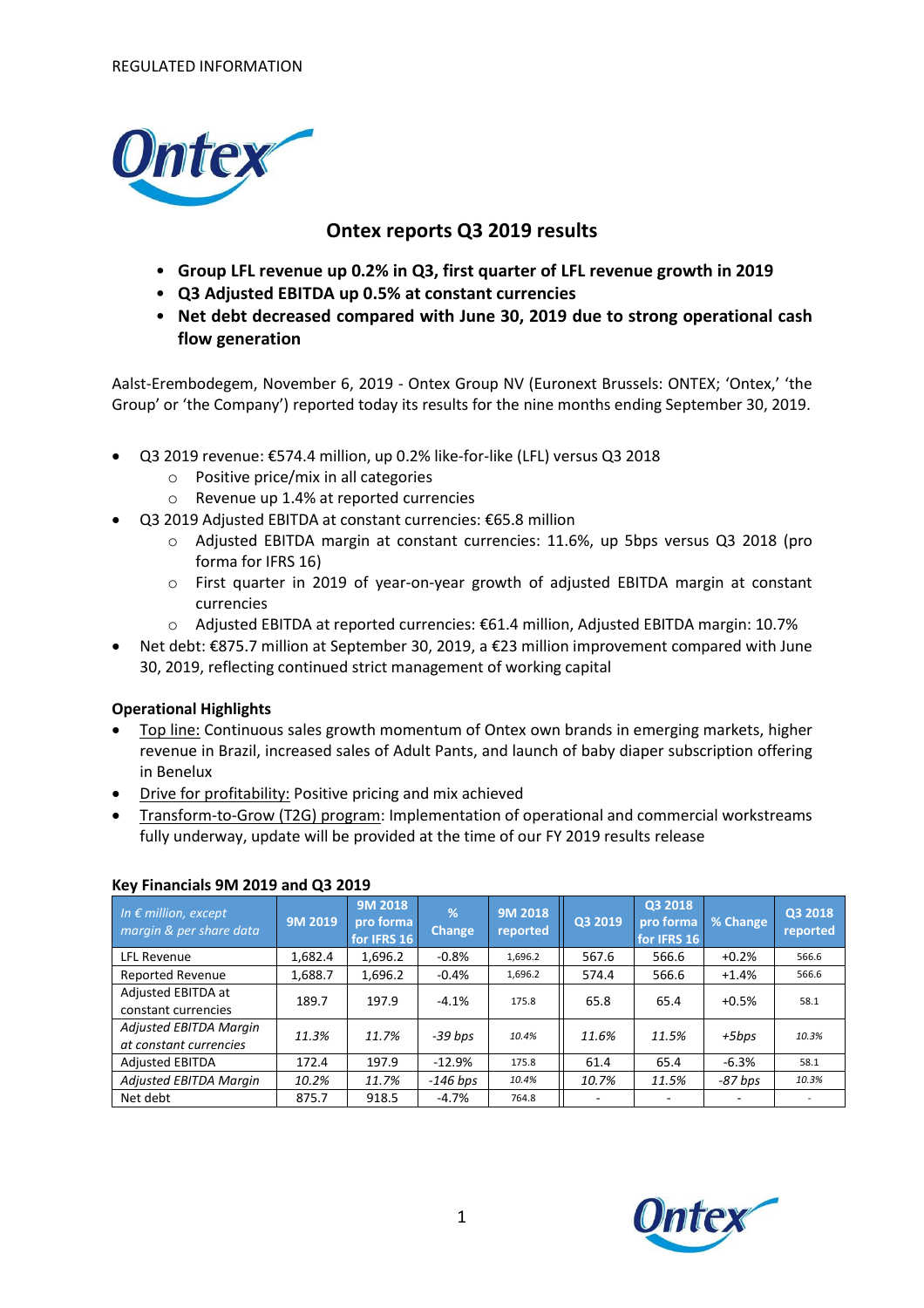#### **Notes which apply to this document**

Unless otherwise indicated, all comments in this document on changes in revenue are on a like-for-like basis (at constant currencies). Unaudited Q3 and 9M 2018 financial data have been provided on a pro forma basis for IFRS 16 *Leases* following adoption of this accounting standard since January 2019. This additional information has been provided to facilitate comparisons and understanding of the Group's underlying performance.

Definitions of Alternative Performance Measures (APMs) in this document can be found under the section Corporate Information.

#### **Net debt and leverage**

Net debt stood at €875.7 million at September 30, 2019, down €42.8m (4.7%) compared with September 30, 2018 pro forma for IFRS 16, and down €23.0 million compared with net debt at June 30, 2019. Net debt divided by the last twelve months Adjusted EBITDA was 3.68x at September 30, 2019.

### **Management comment**

Charles Bouaziz, Ontex CEO commented: "Our Q3 trading performance shows that we are turning the corner and gradually gathering momentum. For the first time this year, both Like-for-Like sales and Adjusted EBITDA at constant currencies rose in the quarter versus last year. Sales of Ontex brands in AMEAA continued to be our growth engine, while the sales trend of retailer brands in Europe confirmed that the business is progressively recovering, as expected. We maintained our focus on free cash flow generation, which resulted in a further reduction of net debt.

Our teams are fully engaged in implementing the T2G program, which will strengthen further our operational and commercial capabilities and underpin delivery of our 2021 objectives as presented in May."

### **OUTLOOK**

Current levels of price indices show a decreasing trend for most raw materials. Pricing, mix improvement and cost savings actions are producing increasing effects in the second half of the year, leading to improvements in revenue and Adjusted EBITDA in H2 versus H1 2019.

As a result, Ontex confirms its full year 2019 outlook of:

- Broadly stable sales at constant currencies, with top-line growth in developing markets and lower revenue in developed markets;
- Stable Adjusted EBITDA at constant currencies;
- Capex of 4.5% to 5.0% of revenue including T2G-specific Capex. The previous outlook provided for Capex of 4.5% to 5.0% of revenue excluding T2G-specific Capex. Lower 2019 Capex outlook primarily reflects the revised phasing of capital expenditure between 2019 and 2020.

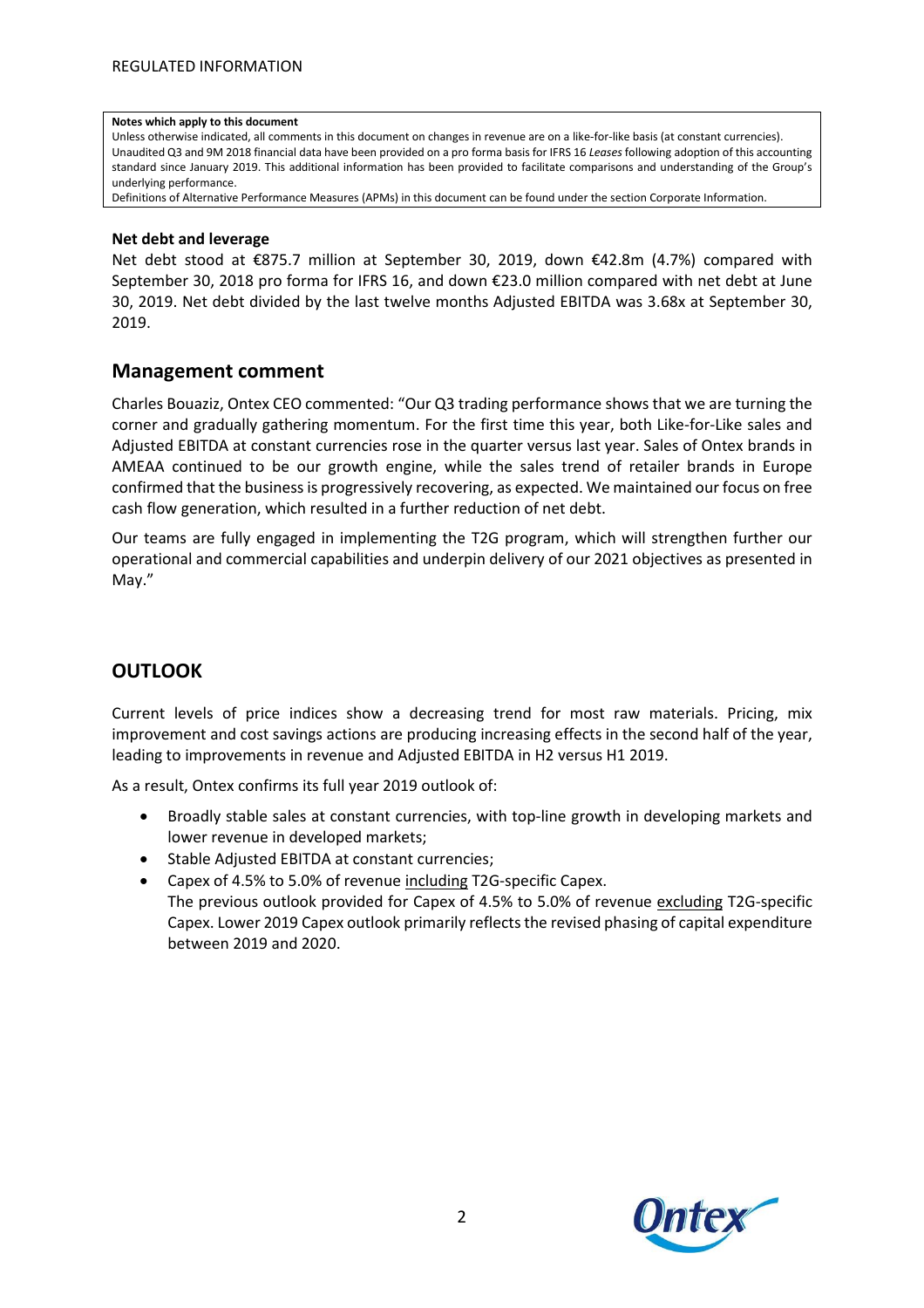### **Market dynamics**

Q3 2019 market data for personal hygiene categories showed the same trends as in the first half of the year. Adult Inco category value is growing in all geographies where Ontex is present, primarily driven by higher volumes. Femcare category value remains stable, while Babycare category value posted a modest increase due to positive pricing, in the Americas, Middle East and Africa as well as Russia. Retailer brands further grew their presence in Europe, particularly in the Babycare category.

### **Operational review: categories**

|                                               | <b>Nine Months</b> |         |                  |             | <b>Third Quarter</b> |         |                  |               |
|-----------------------------------------------|--------------------|---------|------------------|-------------|----------------------|---------|------------------|---------------|
| in $\epsilon$ million                         | 9M 2019            | 9M 2018 | %∆as<br>reported | %∆at<br>LFL | Q3 2019              | Q3 2018 | %∆as<br>reported | % ∆ at<br>LFL |
| <b>Ontex Reported</b><br>Revenue <sup>*</sup> | 1,688.7            | 1,696.2 | $-0.4%$          | $-0.8%$     | 574.4                | 566.6   | $+1.4%$          | $+0.2%$       |
| <b>Babycare</b>                               | 989.8              | 986.2   | $+0.4%$          | $-0.5%$     | 340.9                | 330.9   | $+3.0%$          | $+1.5%$       |
| Adult Inco                                    | 517.1              | 518.7   | $-0.3%$          | $+0.3%$     | 171.9                | 170.3   | $+0.9%$          | 0.0%          |
| Femcare                                       | 159.5              | 169.2   | $-5.7%$          | $-6.1%$     | 53.2                 | 55.3    | $-3.8%$          | $-4.1%$       |

\* Includes €22.3 million of Other in 9M 2019; €22.1 million of Other in 9M 2018, €8.4 million of Other in Q3 2019; €10.1 million of Other in *Q3 2018*

**Babycare** revenue rose 1.5% in Q3 2019 thanks to higher sales of Ontex brands in AMEAA. Sales of retailer brands in Europe were below last year, although the trend marked a clear improvement compared with the first six months of 2019, partly thanks to growth of Baby pants.

Q3 2019 **Adult Inco** revenue was stable versus the same period last year. Sales in institutional channels grew, while sales were 2% lower in retail channels. Revenue of Ontex brands in AMEAA grew. Sales of Adult pants were higher than in same quarter last year.

Revenue of **Femcare** products was down 4.1% on lower volumes of retailer brands as a result of contract losses over the past twelve months. Sales of organic cotton tampons posted a strong increase compared to the same period last year.

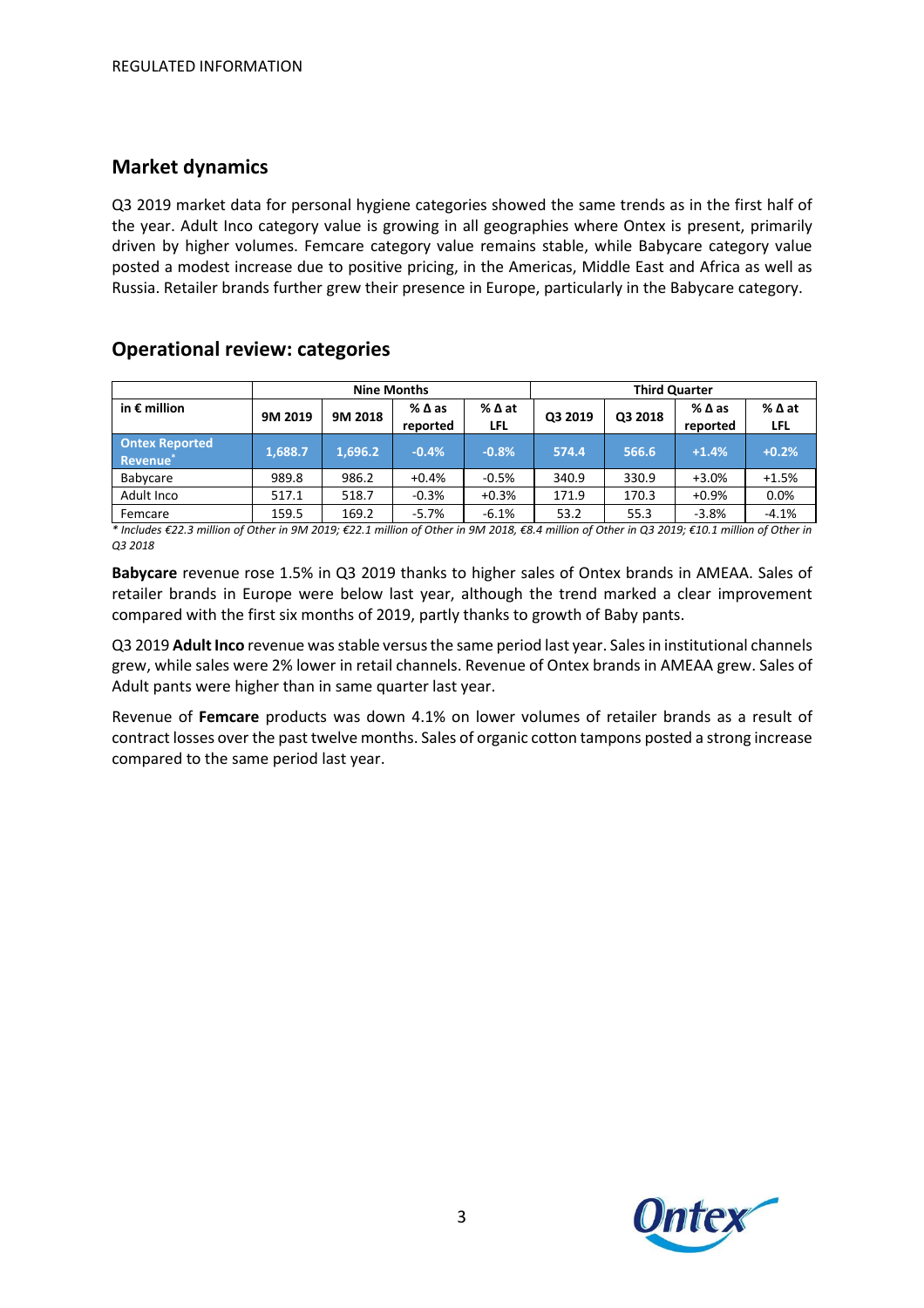|                                  | <b>Nine Months</b> |         |                             |               | <b>Third Quarter</b> |         |                  |                               |
|----------------------------------|--------------------|---------|-----------------------------|---------------|----------------------|---------|------------------|-------------------------------|
| in $\epsilon$ million            | 9M 2019            | 9M 2018 | $%$ $\Delta$ as<br>reported | % ∆ at<br>LFL | Q3 2019              | Q3 2018 | %∆as<br>reported | $%$ $\Delta$ at<br><b>LFL</b> |
| <b>Ontex Reported</b><br>Revenue | 1,688.7            | 1.696.2 | $-0.4%$                     | $-0.8%$       | 574.4                | 566.6   | $+1.4%$          | $+0.2%$                       |
| Europe                           | 707.1              | 766.6   | $-7.8\%$                    | $-7.6%$       | 238.0                | 252.0   | $-5.6%$          | $-6.0%$                       |
| AMEAA                            | 654.1              | 601.0   | $+8.8%$                     | $+7.6%$       | 226.8                | 207.1   | $+9.5%$          | $+6.6%$                       |
| Healthcare                       | 327.5              | 328.7   | $-0.4%$                     | $-0.4%$       | 109.6                | 107.5   | $+2.0%$          | $+2.1%$                       |

### **Operational review: Divisions**

#### **Europe**

Europe Division revenue improved sequentially in Q3 2019 versus Q2 2019. Year-on-year, like-for-like sales also showed a more favorable trend. This revenue trend is expected to continue in Q4, based on organic revenue growth from our large customer base. In Q3 2019, sales were 6.0% lower versus the same period last year in a highly competitive market environment, marked by strong promotional activity by the leading international diaper brand. Our sales were impacted by lower volumes as a result of retailer brand contract losses over the past year. Several actions are being implemented as part of T2G to raise further the level of support to customers and grow their retailer brands, solidifying our position as the leading supplier in all three categories of personal hygiene.

### **Americas, Middle East, Africa and Asia (AMEAA)**

Revenue in the AMEAA Division was up 6.6% in Q3, continuing to perform well ahead of its markets based on solid commercial execution and innovations supporting our own local brands. Sales increased in all three categories and most geographies of this Division. Our local brands continued to generate solid consumer demand in Brazil and Mexico, driving revenue growth in both countries. US sales continued to be strong, nearly equaling the high comparable in the same period last year. Revenue in the Middle East, Africa and Asia also grew in Q3 despite a challenging political and economic environment in some markets.

#### **Healthcare**

Healthcare Division revenue was 2.1% higher in Q3 2019, in part due to increased sales of Adult Pants, bringing the YTD evolution in line with market dynamics. We benefited from higher revenue in selfpay channels while maintaining a disciplined approach in institutional channels, where competitive pressures are high.

| <b>Nine Months</b>               |         |         |                                | <b>Third Quarter</b> |         |         |                  |                        |
|----------------------------------|---------|---------|--------------------------------|----------------------|---------|---------|------------------|------------------------|
| in $\epsilon$ million            | 9M 2019 | 9M 2018 | $%$ $\triangle$ as<br>reported | %∆at<br>LFL          | Q3 2019 | Q3 2018 | %∆as<br>reported | $%$ $\Delta$ at<br>LFL |
| <b>Ontex Reported</b><br>Revenue | 1,688.7 | 1,696.2 | $-0.4%$                        | $-0.8%$              | 574.4   | 566.6   | $+1.4%$          | $+0.2%$                |
| Western Europe                   | 766.1   | 812.8   | $-5.7\%$                       | $-5.8%$              | 257.9   | 264.6   | $-2.5%$          | $-2.5%$                |
| Eastern Europe                   | 202.9   | 214.2   | $-5.3%$                        | $-5.0\%$             | 67.1    | 71.5    | $-6.2%$          | $-7.9%$                |
| Americas                         | 489.3   | 443.8   | $+10.2%$                       | $+6.5%$              | 175.2   | 157.2   | $+11.4%$         | $+7.8%$                |
| <b>ROW</b>                       | 230.4   | 225.4   | $+2.2%$                        | $+6.6%$              | 74.3    | 73.4    | $+1.2%$          | $+1.2%$                |

### **Operational review: geographies**

Sales in the Americas in Q3 2019 were well ahead of last year, while Rest of World was also higher. Together, these geographies represent 43% of Group revenue, and have higher market growth rates due to favorable demographics and lower penetration of personal hygiene products.

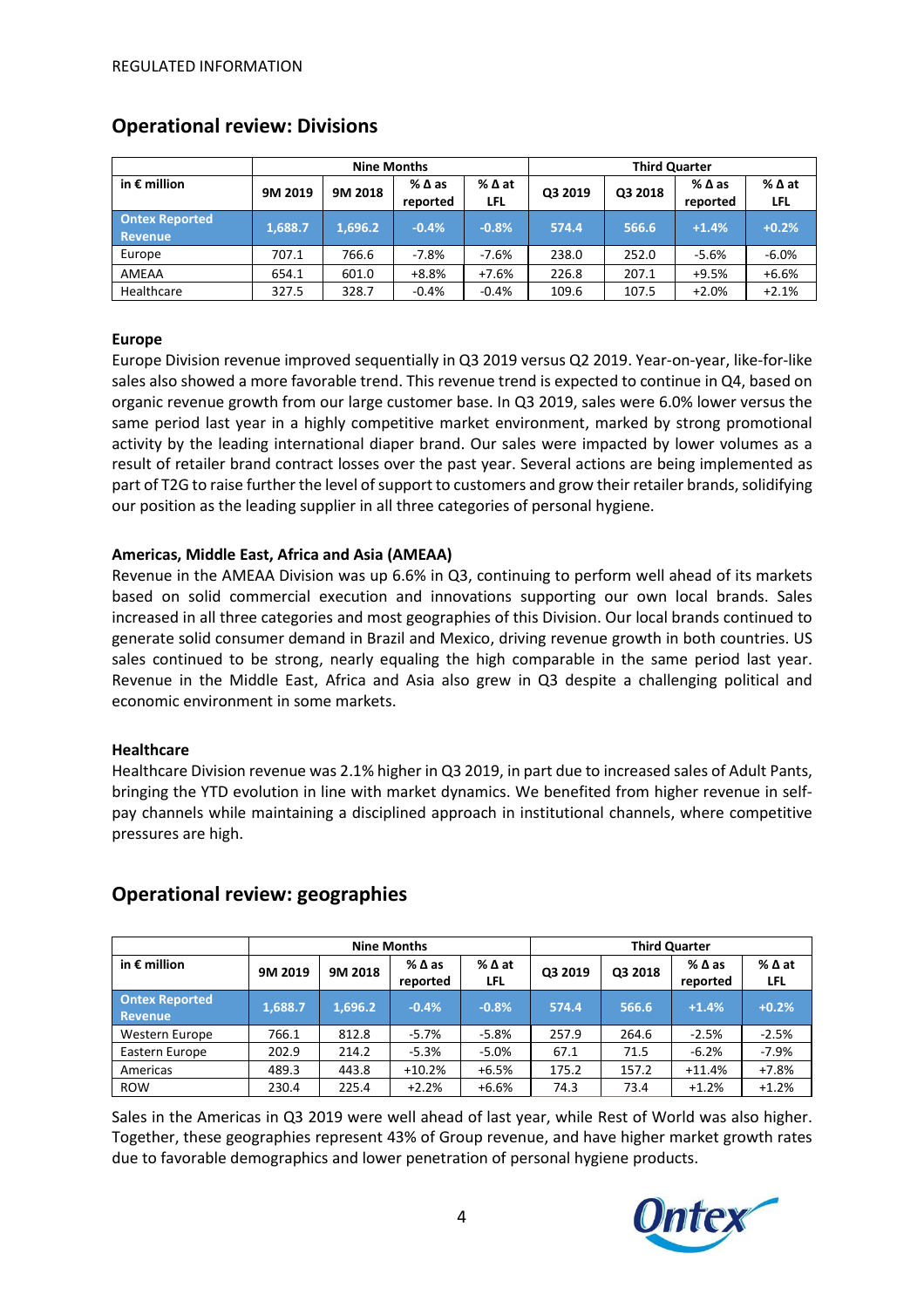# **Corporate information**

The above press release and related financial information of Ontex Group NV for the nine months ended September 30, 2019 was authorized for issue in accordance with a resolution of the Board of Directors on November 5, 2019.

# **Conference call**

Management will host a presentation for investors and analysts on November 6, 2019 at 9:00am CET/8:00am UK. A copy of the presentation slides will be available at:

http://www.ontexglobal.com/financial-reports-including-annual-reviews

If you would like to participate in the conference call, please dial-in 5 to 10 minutes prior using the details below:

| 6063523               |
|-----------------------|
| +1-323-994-2093       |
| +44 (0) 330 336 9411  |
| +49 (0) 69 2222 2018  |
| +33 (0) 1 76 77 22 57 |
| +32 (0) 2 400 6926    |
|                       |

A replay of the conference call will also be available for one week afterwards:

| +32 (0) 2 620 0568    |
|-----------------------|
| +33 (0) 1 70 48 00 94 |
| +49 (0) 69 2000 1800  |
| +44 (0) 207 660 0134  |
| +1 719-457-0820       |
| 6063523               |
|                       |

# **Financial calendar 2020**

| FY 2019             | March 4, 2020    |
|---------------------|------------------|
| Q1 2020             | May 6, 2020      |
| AGM                 | May 25, 2020     |
| H <sub>1</sub> 2020 | July 30, 2020    |
| Q3 2020             | November 4, 2020 |

# **Enquiries**

#### **Investors**

Philip Ludwig +32 53 333 730 Philip.ludwig@ontexglobal.com

#### **Press**

Gaëlle Vilatte +32 53 333 708

Gaelle.vilatte@ontexglobal.com

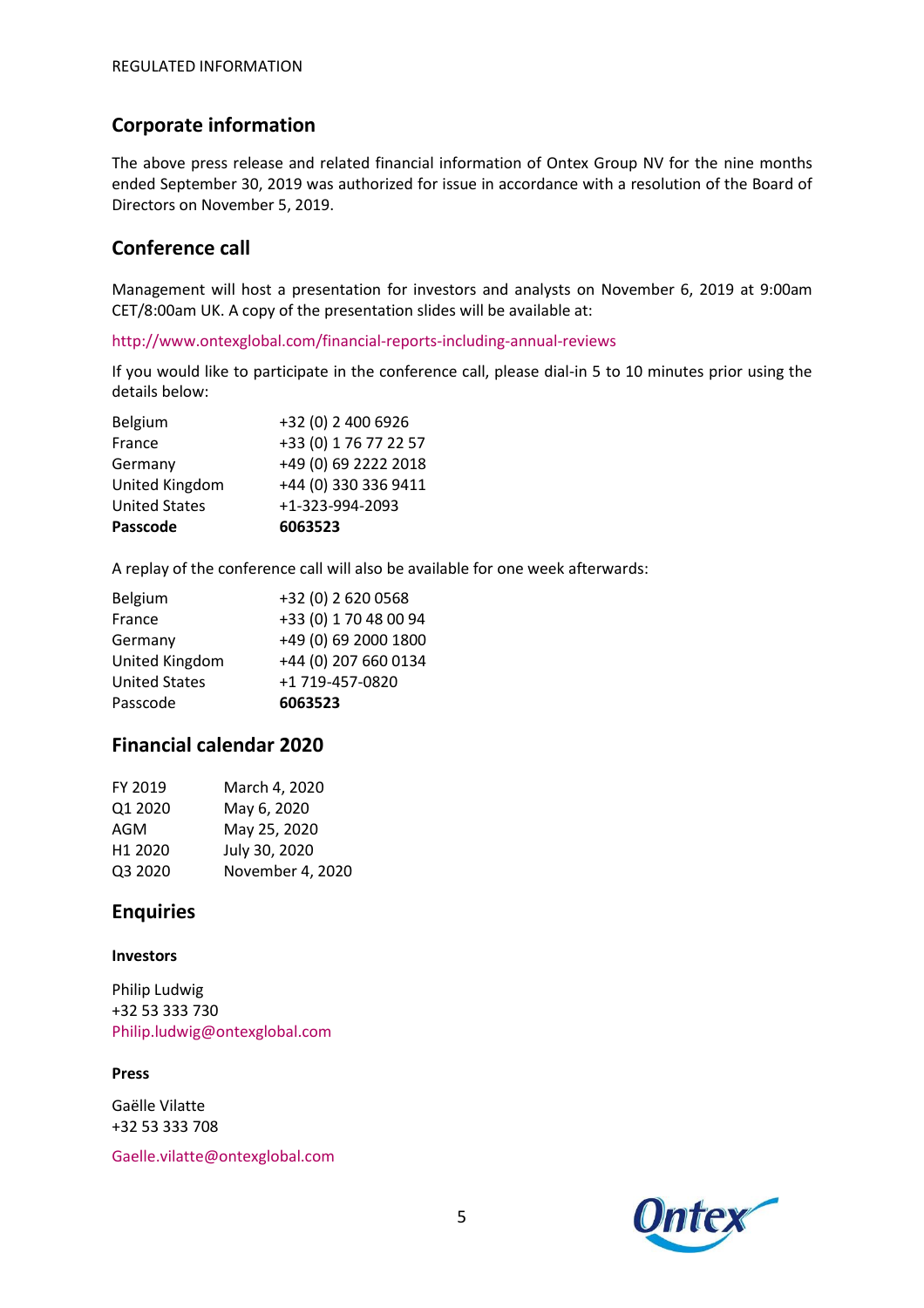# **Alternative Performance Measures**

The following alternative performance measures (non-GAAP) have been included in this press release since management believes that they are widely used by certain investors, securities analysts and other interested parties as supplemental measures of performance and liquidity. The alternative performance measures may not be comparable to similarly titled measures of other companies and have limitations as analytical tools and should not be considered in isolation or as a substitute for analysis of our operating results, our performance or our liquidity under IFRS.

#### **Like-for-like revenue (LFL)**

Like-for-like revenue is defined as revenue at constant currencies excluding change in perimeter of consolidation or M&A.

#### **Non-recurring Income and expenses**

Income and expenses classified under the heading "non-recurring income and expenses" are those items that are considered by management not to relate to transactions, projects and adjustments to the value of assets and liabilities taking place in the ordinary course of activities of the Company. Nonrecurring income and expenses are presented separately, due to their size or nature, so as to allow users of the consolidated financial statements of the company to get a better understanding of the normalized performance of the company. Non-recurring income and expenses relate to:

- acquisition-related expenses;
- changes to the measurement of contingent considerations in the context of business combinations;
- changes to the Group structure, business restructuring costs, including costs related to the liquidation of subsidiaries and the closure, opening or relocations of factories;
- impairment of assets and major litigations.

Non-recurring income and expenses of the Group are composed of the following items presented in the consolidated income statement:

- income/(expenses) related to changes to Group structure; and
- income/(expenses) related to impairments and major litigations.

#### **EBITDA and Adjusted EBITDA and related margins**

EBITDA is defined as earnings before net finance cost, income taxes, depreciation and amortization. Adjusted EBITDA is defined as EBITDA plus non-recurring income and expenses. EBITDA and Adjusted EBITDA margins are EBITDA and Adjusted EBITDA divided by revenue.

### **Net financial debt/LTM Adjusted EBITDA ratio (Leverage)**

Net financial debt is calculated by adding current and non-current term debt and deducting cash and cash equivalents. LTM adjusted EBITDA is defined as EBITDA plus non-recurring income and expenses for the last twelve months (LTM).

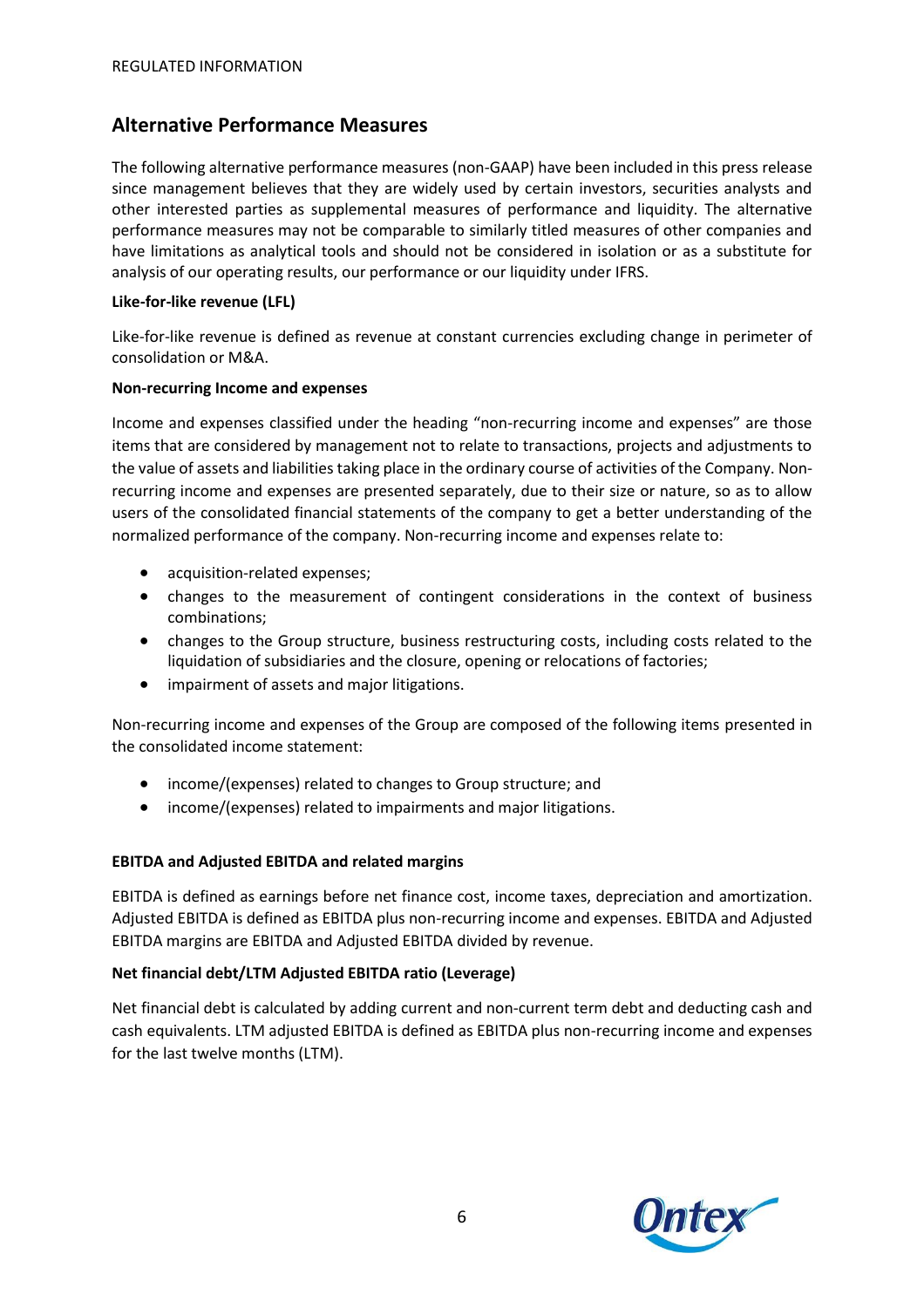# **Annex A – Pro forma impact of IFRS 16 on 2018 EBITDA and net debt**

| $\epsilon$ million                              | Q1    | Q <sub>2</sub> | Q3       | Q <sub>4</sub> | <b>FY 2018</b> |
|-------------------------------------------------|-------|----------------|----------|----------------|----------------|
| Adjusted EBITDA as reported in 2018             | 57.5  | 60.2           | 58.1     | 58.2           | 234.0          |
| Adjusted EBITDA margin                          | 10.3% | $10.5\%$       | $10.3\%$ | 9.8%           | 10.2%          |
| Impact of IFRS 16 on Adjusted EBITDA            | 7.4   | 7.3            | 7.3      | 7.5            | 29.6           |
| Adjusted EBITDA proforma IFRS 16 in 2018        | 64.9  | 67.5           | 65.4     | 65.7           | 263.6          |
| Adjusted EBITDA margin proforma IFRS 16 in 2018 | 11.6% | 11.8%          | 11.5%    | $11.0\%$       | 11.5%          |

| $\epsilon$ million           | <b>Mar 31</b> | <b>Jun 30</b> | Sep 30 | <b>Dec 31</b> |  |
|------------------------------|---------------|---------------|--------|---------------|--|
| Net debt as reported in 2018 | 776.0         | 778.3         | 764.8  | 760.0         |  |
| Proforma IFRS 16 impact      | 147.0         | 142.1         | 153.7  | 147.6         |  |
| Proforma net debt in 2018    | 923.0         | 920.4         | 918.5  | 907.6         |  |